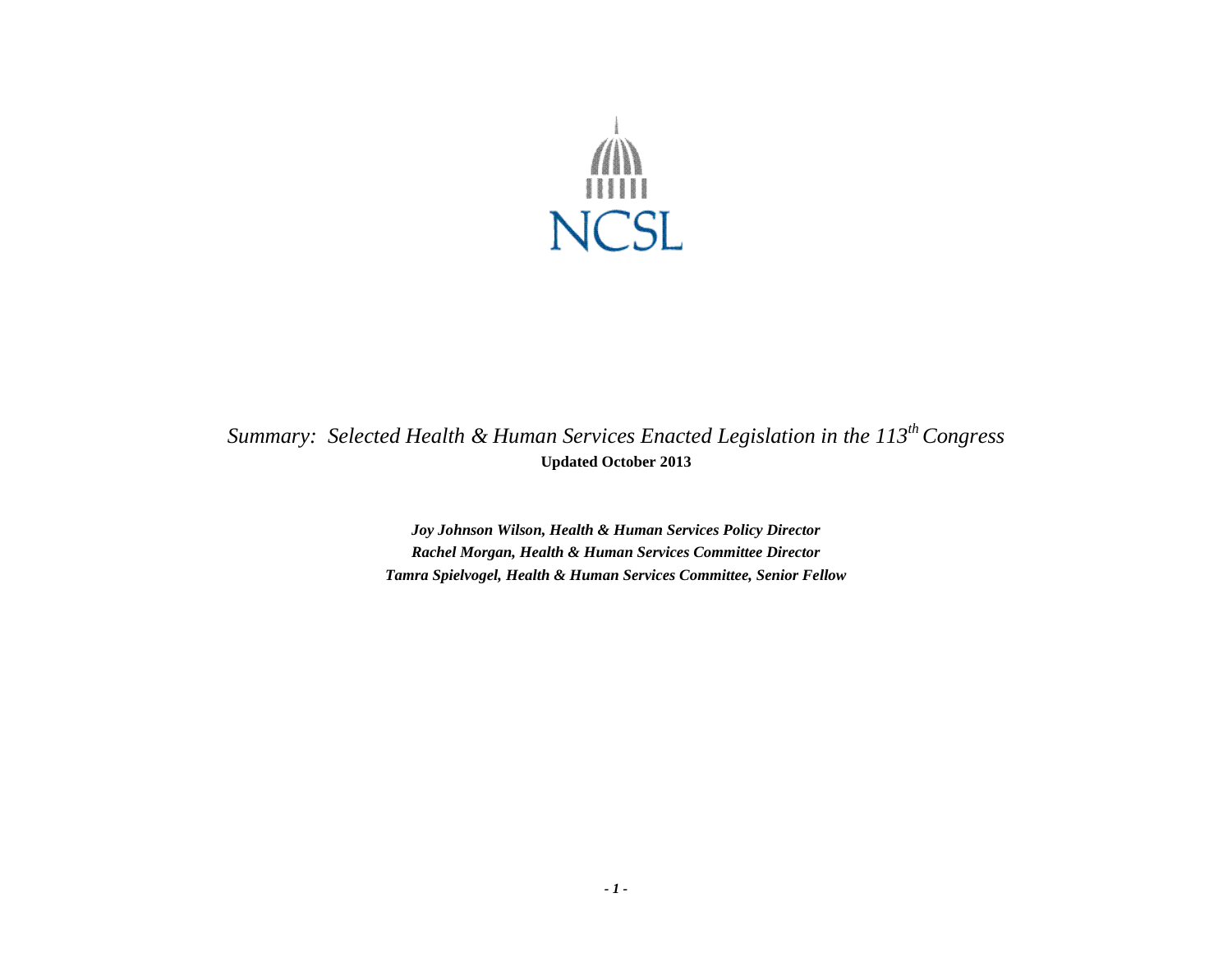## TABLE OF CONTENTS

| MISCEI I ANEOUS. |  |
|------------------|--|
|                  |  |
|                  |  |
|                  |  |
|                  |  |
|                  |  |
|                  |  |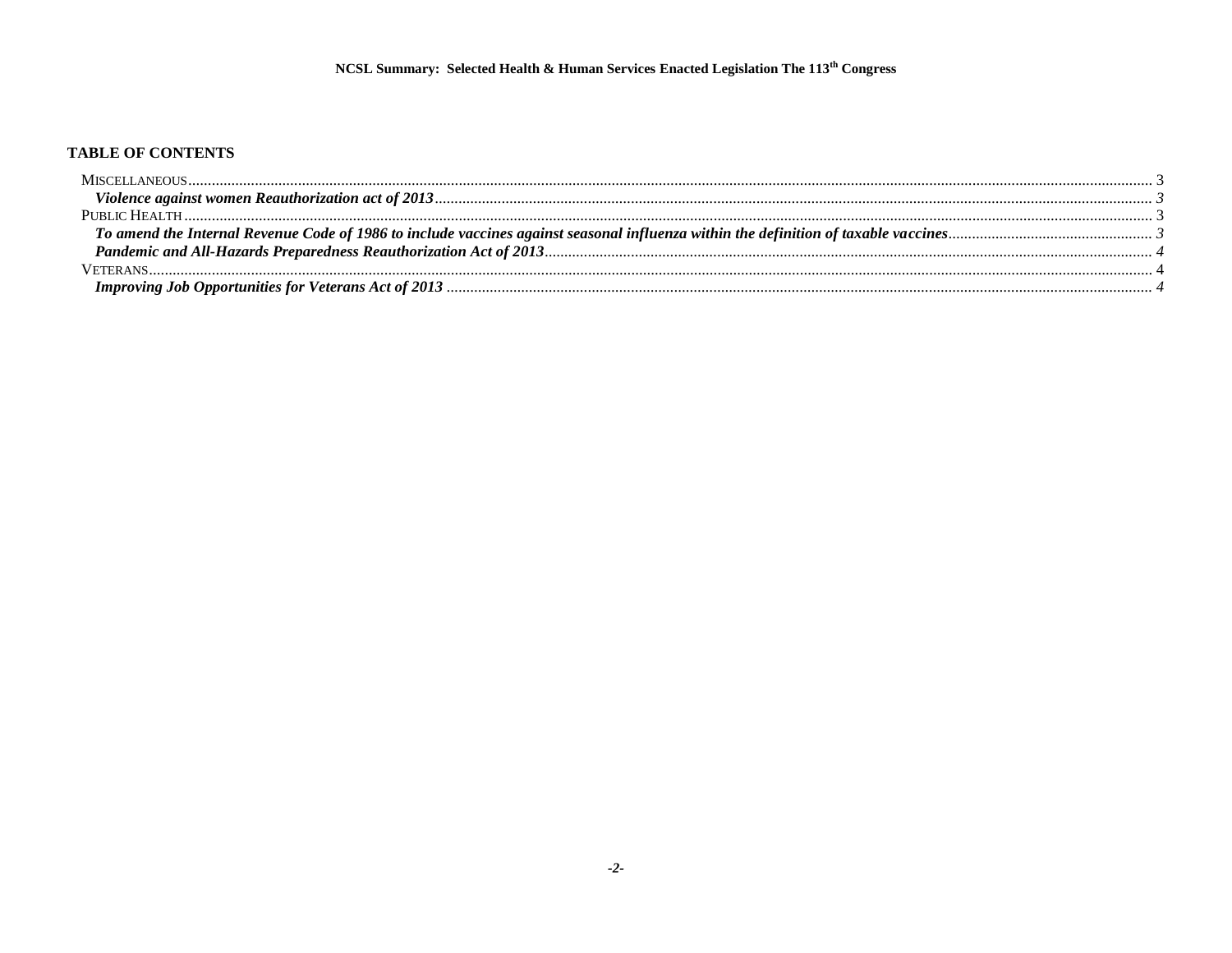| <b>DESCRIPTION</b>                                                                                                                                                                                                                                                                                                                                                                                                                                                                                                                                                                                                                                                                                                                                                            | NCSL POLICY, CORRESPONDENCE & PUBLICATIONS                                                                                                                                                                                                                                                                                                        |
|-------------------------------------------------------------------------------------------------------------------------------------------------------------------------------------------------------------------------------------------------------------------------------------------------------------------------------------------------------------------------------------------------------------------------------------------------------------------------------------------------------------------------------------------------------------------------------------------------------------------------------------------------------------------------------------------------------------------------------------------------------------------------------|---------------------------------------------------------------------------------------------------------------------------------------------------------------------------------------------------------------------------------------------------------------------------------------------------------------------------------------------------|
|                                                                                                                                                                                                                                                                                                                                                                                                                                                                                                                                                                                                                                                                                                                                                                               |                                                                                                                                                                                                                                                                                                                                                   |
| <b>Description</b><br>Amends the Violence Against Women Act of 1994 (VAWA)<br>to strengthen the ability of federal and state law enforcement,<br>and service providers to combat domestic violence, dating<br>violence, sexual assault, and stalking.<br><b>State Issues</b><br>Imposes additional STOP <sup>1</sup> grant requirements on states.<br>Reauthorizes grants to states to fund outreach and education s<br>strategies targeted at violence.<br>Authorizes funding for grants to establish, expand, or<br>maintain rape crisis centers.<br>Expands grant program opportunities to territorial or tribal<br>sexual assault coalitions.<br>Authorizes grants to states to combat sex trafficking.<br>Signed into law by President Obama as P.L. 113-4. (05/07/2013) | <b>NCSL Policy</b><br>• NCSL supports extended protection to victims of trafficking,<br>victims of domestic violence, and unaccompanied minors.<br><b>Publications</b><br>Congressional Research Service Summary-Violence against<br>women Reauthorization act of 2013                                                                            |
|                                                                                                                                                                                                                                                                                                                                                                                                                                                                                                                                                                                                                                                                                                                                                                               |                                                                                                                                                                                                                                                                                                                                                   |
| <b>Description</b><br>Amends the Internal Revenue Code of 1986 to include<br>vaccines against seasonal influenza with the definition of<br>taxable vaccines.<br><b>State Issues</b><br>None<br>Summary<br>Expands the list of vaccines covered under the National                                                                                                                                                                                                                                                                                                                                                                                                                                                                                                             | <b>NCSL Policy</b><br><b>Vaccines and Immunizations</b><br>Vaccine Supply - NCSL urges the Congress to appropriate<br>sufficient funds to maintain a reasonable stockpile of pediatric<br>vaccine, seasonal influenza vaccine and vaccines that may be<br>used during a flu pandemic so that everyone who needs an<br>immunization can be served. |
|                                                                                                                                                                                                                                                                                                                                                                                                                                                                                                                                                                                                                                                                                                                                                                               | Vaccine Injury Compensation Program2 administered by the                                                                                                                                                                                                                                                                                          |

<sup>&</sup>lt;sup>1</sup> STOP (Services, Training, Officers, and Prosecutors) Violence Against Women Formula Grants to States--The STOP Program promotes a coordinated, multidisciplinary approach to enhancing advocacy and improving the criminal justice system's response to violent crimes against women. It encourages the development and improvement of effective law enforcement and prosecution strategies to address violent crimes against women and the development and improvement of advocacy and services in cases involving violent crimes against women.